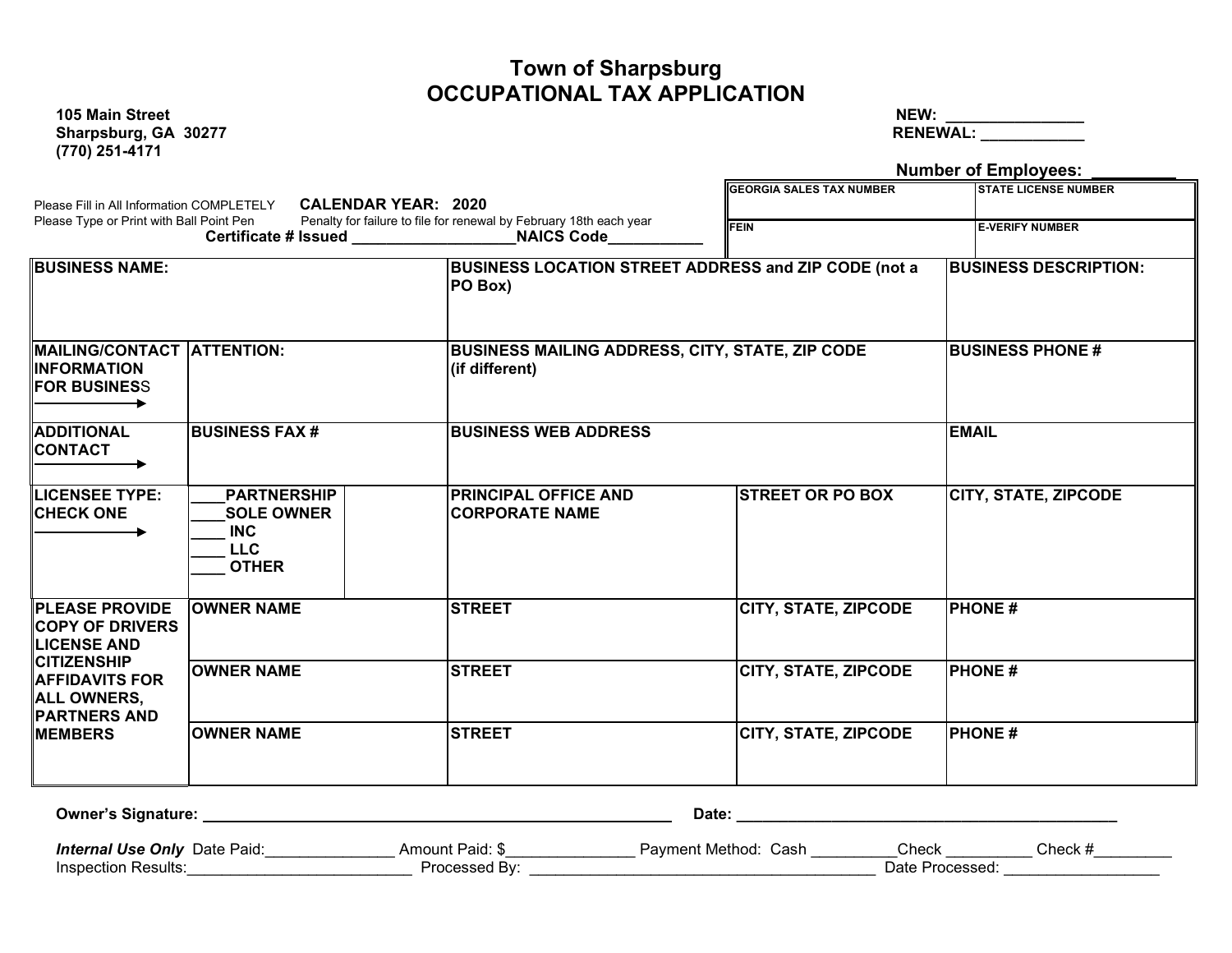## **TOWN OF SHARPSBURG**

# **Private Employer Affidavit Pursuant to O.C.G.A. § 36-60-6(d)**

By executing this affidavit under oath, as an applicant for a(n):

\_\_\_\_\_ Occupational Tax Certificate

\_\_\_\_\_ Alcohol License

\_\_\_\_\_ Other

document to operate a business as referenced in O.C.G.A. § 36-60-6(d), from the **Town of Sharpsburg**, the undersigned applicant representing the private employer known as (print name of employer): **Examployer** employer is a set of the following with  $\blacksquare$ respect to my application for the mentioned document:

#### 1. **Fill out this section on or after July 1, 2013:**

(a)  $\blacksquare$  On January 1<sup>st</sup> of the below signed year the individual, firm, or corporation employed more than ten (10) employees.

(b)  $\blacksquare$  On January 1<sup>st</sup> of the below signed year the individual, firm, or corporation employed less than ten (10) employees.

2. The employer has registered with and utilizes the federal work authorization program in accordance with the applicable provisions and deadlines establishes in O.G.G.A. § 13-10-90. The undersigned private employer also attests that it federal work authorization user identification number and date of authorization are as listed below:

\_\_\_\_\_\_\_\_\_\_\_\_\_\_\_\_\_\_\_\_\_\_\_\_\_\_\_\_\_\_\_\_\_\_\_\_\_\_\_\_\_\_\_\_\_ Federal Work Authorization User Identification Number

\_\_\_\_\_\_\_\_\_\_\_\_\_\_\_\_\_\_\_\_\_\_\_\_\_\_\_\_\_\_\_\_\_\_\_\_\_\_\_\_\_\_\_\_\_ Date of Authorization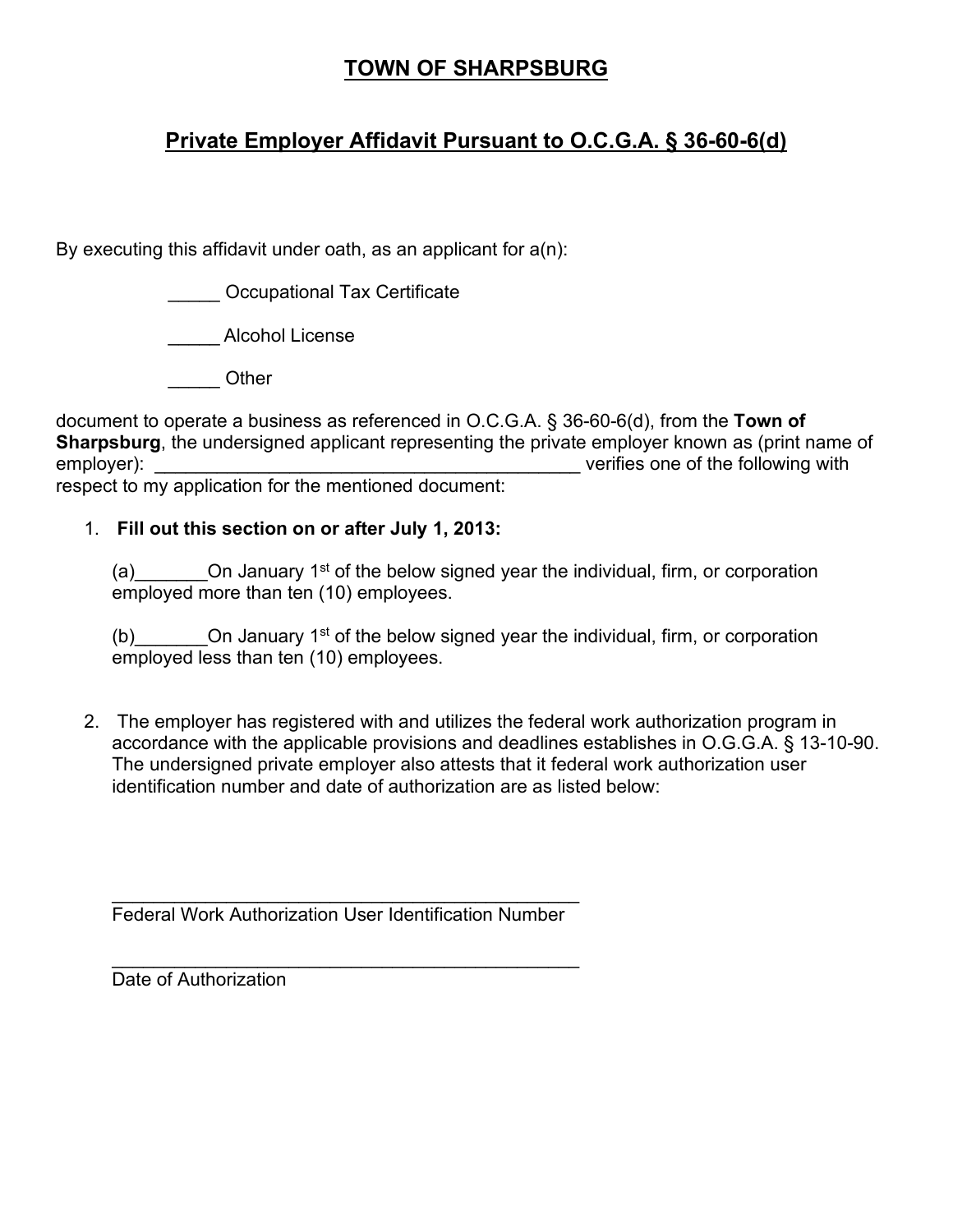# **TOWN OF SHARPSBURG**

## **Affidavit for United States Citizens & Legal Permanent Residents**

**Instructions:** As required by Official Code of Georgia § 50-36-1 (d)(1), any natural person who applies for a state or local public benefit must execute one of two affidavits concerning the applicant's legal presence in the United States. Any applicant who is the sole owner of a business or the sole member of an LLC and who is either a United States Citizen or legal permanent resident is required to either a United States citizen or legal permanent resident is required to execute this Affidavit under oath before a notary public.

## **Affidavit "A"**

| older. Any person who knowingly and willfully make a false, fictitious, or fraudulent statement or<br>representation in this Affidavit shall be guilty of a violation of Official Code of Georgia §16-10-20.                   |  |  |  |  |  |  |
|--------------------------------------------------------------------------------------------------------------------------------------------------------------------------------------------------------------------------------|--|--|--|--|--|--|
| Sworn and Subscribed                                                                                                                                                                                                           |  |  |  |  |  |  |
| Signature                                                                                                                                                                                                                      |  |  |  |  |  |  |
| Before me this ______ day                                                                                                                                                                                                      |  |  |  |  |  |  |
| $\mathsf{Of}$ , 20                                                                                                                                                                                                             |  |  |  |  |  |  |
| <b>Notary Public</b>                                                                                                                                                                                                           |  |  |  |  |  |  |
| My commission Expires: Note that the commission of the control of the control of the control of the control of the control of the control of the control of the control of the control of the control of the control of the co |  |  |  |  |  |  |

Seal